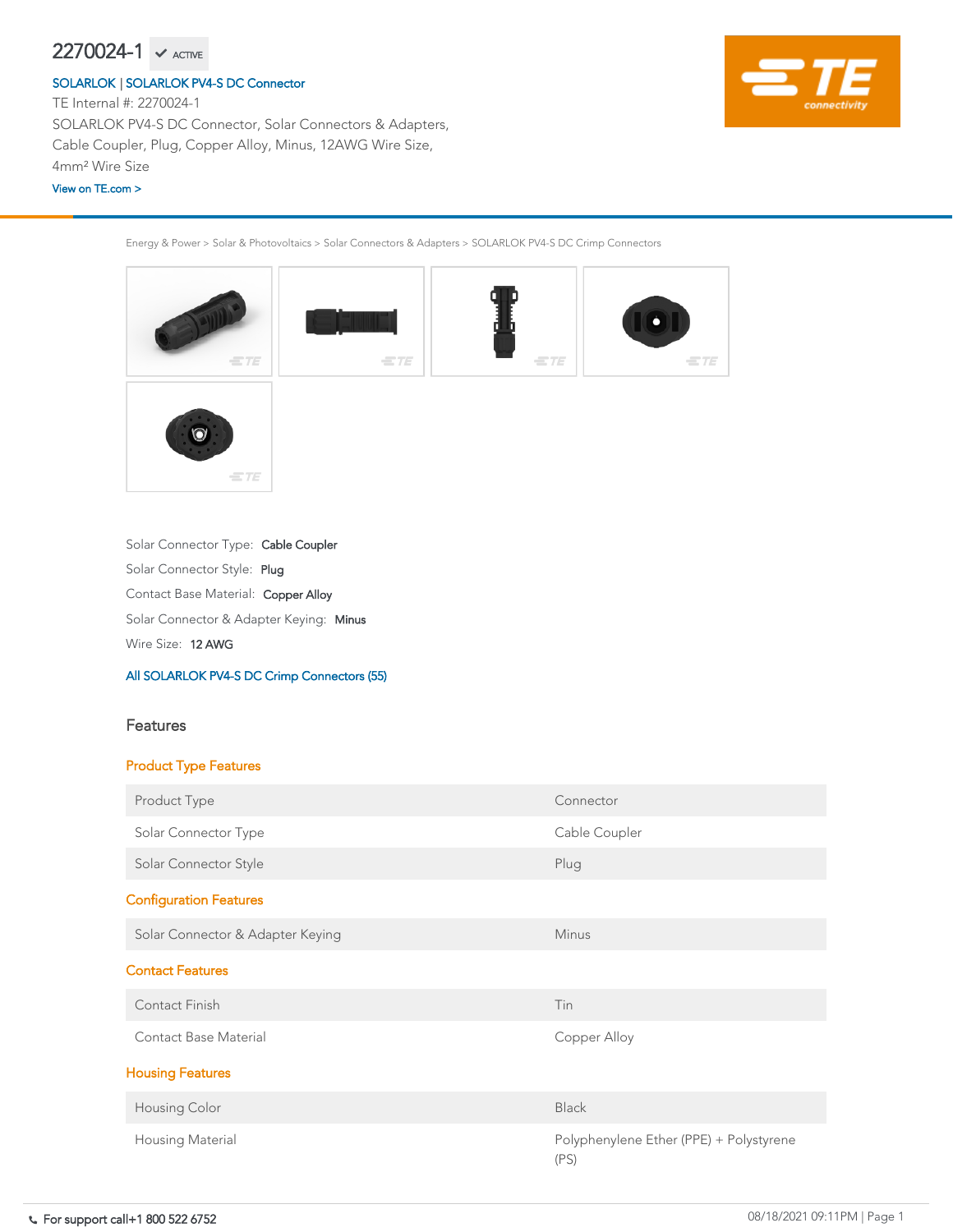## 2270024-1

SOLARLOK PV4-S DC Connector, Solar Connectors & Adapters, Cable Coupler, Plug, Copper Alloy, Minus, 12AWG Wire Size, 4mm² Wire Size



### **Dimensions**

| Wire Size                 | $4 \text{ mm}^2$ |
|---------------------------|------------------|
| <b>Packaging Features</b> |                  |
| Packaging Quantity        | 1000             |

## Product Compliance

#### [For compliance documentation, visit the product page on TE.com>](https://www.te.com/usa-en/product-2270024-1.html)

| EU RoHS Directive 2011/65/EU                  | Compliant                                                                                                                           |
|-----------------------------------------------|-------------------------------------------------------------------------------------------------------------------------------------|
| EU ELV Directive 2000/53/EC                   | Compliant                                                                                                                           |
| China RoHS 2 Directive MIIT Order No 32, 2016 | No Restricted Materials Above Threshold                                                                                             |
| EU REACH Regulation (EC) No. 1907/2006        | Current ECHA Candidate List: JAN 2021<br>(211)<br>Candidate List Declared Against: JAN 2021<br>(211)<br>Does not contain REACH SVHC |
| Halogen Content                               | BFR/CFR/PVC Free, but Br/Cl >900 ppm in<br>other sources.                                                                           |
| <b>Solder Process Capability</b>              | Not applicable for solder process capability                                                                                        |

Product Compliance Disclaimer

This information is provided based on reasonable inquiry of our suppliers and represents our current actual knowledge based on the information they provided. This information is subject to change. The part numbers that TE has identified as EU RoHS compliant have a maximum concentration of 0.1% by weight in homogenous materials for lead, hexavalent chromium, mercury, PBB, PBDE, DBP, BBP, DEHP, DIBP, and 0.01% for cadmium, or qualify for an exemption to these limits as defined in the Annexes of Directive 2011/65/EU (RoHS2). Finished electrical and electronic equipment products will be CE marked as required by Directive 2011/65/EU. Components may not be CE marked. Additionally, the part numbers that TE has identified as EU ELV compliant have a maximum concentration of 0.1% by weight in homogenous materials for lead, hexavalent chromium, and mercury, and 0.01% for cadmium, or qualify for an exemption to these limits as defined in the Annexes of Directive 2000/53/EC (ELV). Regarding the REACH Regulation, the information TE provides on SVHC in articles for this part number is based on the latest European Chemicals Agency (ECHA) 'Guidance on requirements for substances in articles' posted at this URL: https://echa.europa.eu/guidance-documents/guidance-onreach



## Compatible Parts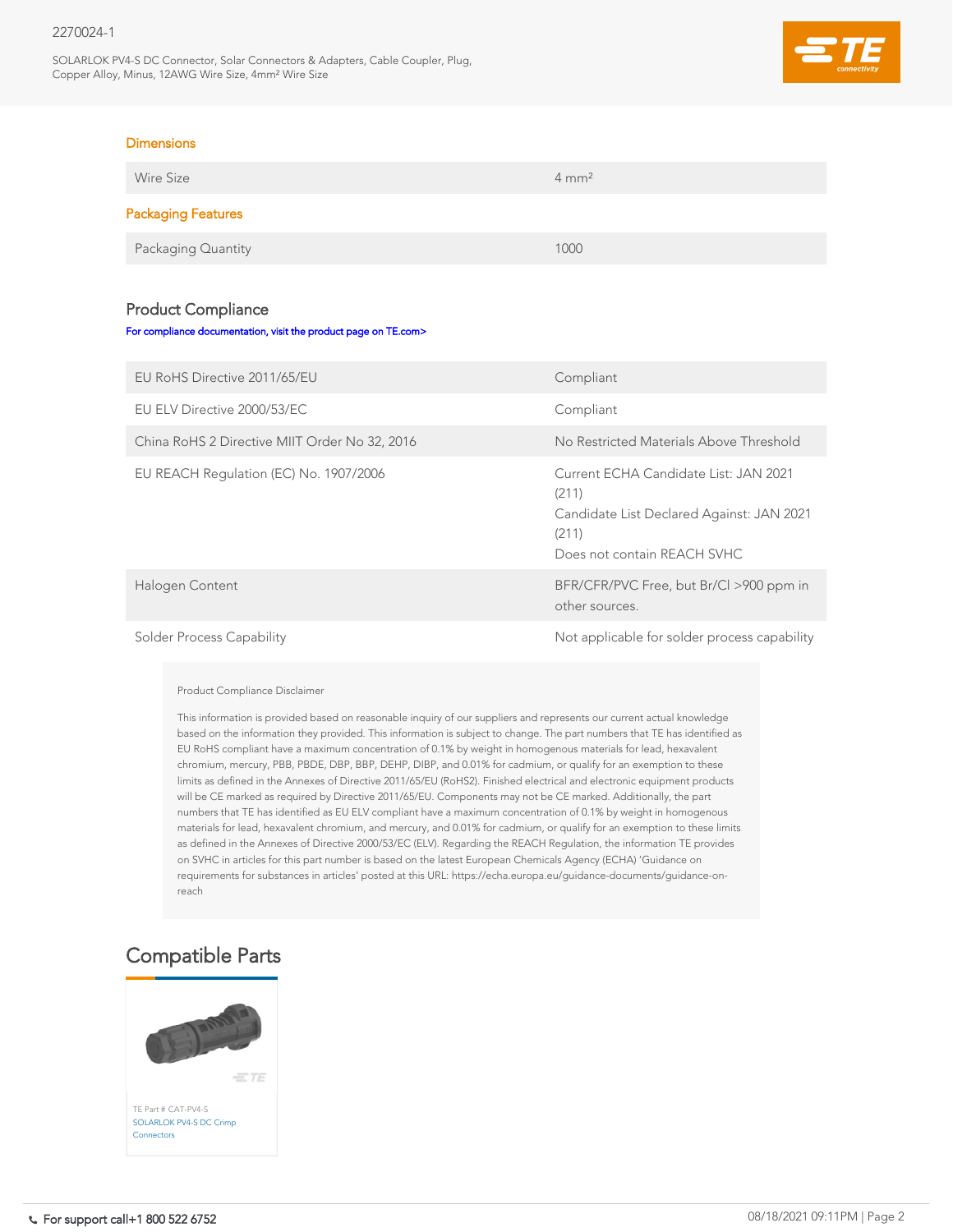## 2270024-1

SOLARLOK PV4-S DC Connector, Solar Connectors & Adapters, Cable Coupler, Plug, Copper Alloy, Minus, 12AWG Wire Size, 4mm² Wire Size



## Also in the Series | [SOLARLOK PV4-S DC Connector](https://www.te.com/usa-en/plp/X28DE.html)



## **Documents**

TE Part #1-2229794-1 [D3950 REC 11POS 1ROW X KEY](https://www.te.com/usa-en/product-1-2229794-1.html)  MARKED TE Part #1-1586039-6 [16P VAL-U-LOK VRT HDR W/P V2](https://www.te.com/usa-en/product-1-1586039-6.html) TE Part #1-1579004-2 [CSV10 CRIMPING HANDTOOL](https://www.te.com/usa-en/product-1-1579004-2.html)  SOLARLOK 4-6 TE Part #1-747950-5 [KIT,PLUG,37P,HDE,SHLD ENCLSRE](https://www.te.com/usa-en/product-1-747950-5.html)





# Customers Also Bought

Product Drawings [PIN CONNECTOR KITS, PV4-S1M](https://www.te.com/commerce/DocumentDelivery/DDEController?Action=showdoc&DocId=Customer+Drawing%7F2270024%7FB4%7Fpdf%7FEnglish%7FENG_CD_2270024_B4.pdf%7F2270024-1)

English

## CAD Files

[3D PDF](https://www.te.com/commerce/DocumentDelivery/DDEController?Action=showdoc&DocId=Customer+View+Model%7FCVM_2270024-1%7FB%7Fpdf%7F3D%7F3D_CVM_CVM_2270024-1_B.pdf%7F2270024-1)

3D